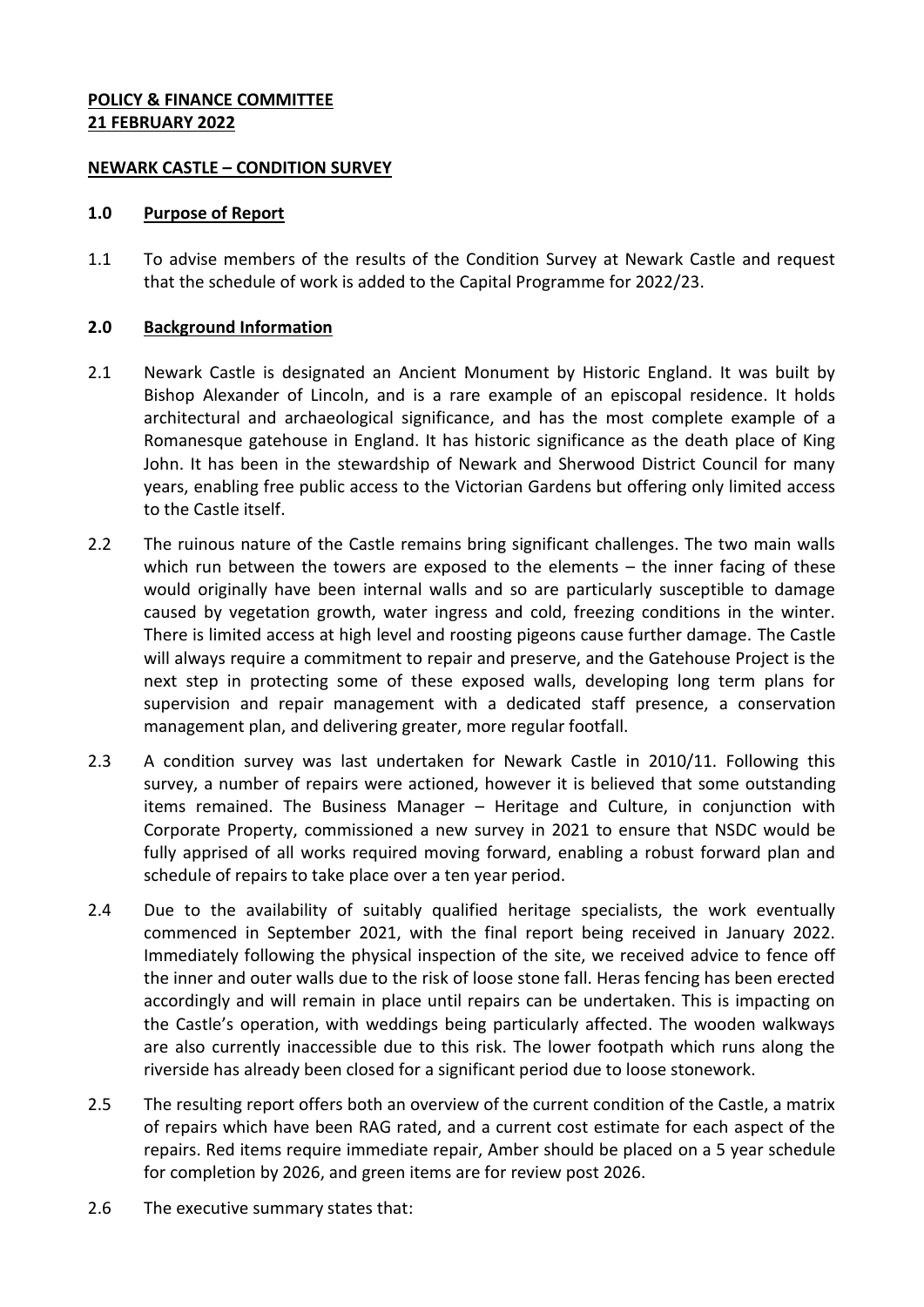*'Overall the castle is in fair to good condition. Notwithstanding this there are several defects that require urgent attention to prevent the further decay of the highly significant historic fabric and ensure the safety of the public who regularly visit the Castle and grounds.'*

Within the body of the report, the majority of the Red rated items relate to the exterior, and to the exposed castle walls. Additionally there is water ingress from the inner courtyard area down into the Undercroft and one internal area of concern. The report determines that regular defrassing to remove loose stone is likely to be required due to the fragile nature of the walls; in the future this can be combined with a schedule of vegetation removal as part of the conservation management plan that is being developed.

# **3.0 Proposals**

- 3.1 The Red rated items equate to approximately £311,652, with preliminaries and access to those areas being estimated at a further £240,000; a total of £550,000. The total cost of all items across the 10 year schedule is in the region of £955,000.
- 3.2 Additionally, quotes have been received for an architect to prepare a schedule of work and tender documents, oversee the tender process for specialist contractor, and to oversee the work on-site, including acting as CDM Principal Designer if required. These quotes are in the region of £30,000, of which £10,000 is required immediately to facilitate the schedule of works and tender. Corporate Property have advised that, due to the specialist nature and high cost of construction in the current climate, the cost of the works at tender may vary.
- 3.3 Earlier this year, £80,000 was agreed to develop the plans for the Castle Gatehouse Project. This included the fee for the condition survey, to mitigate the risk of unidentified repairs being unearthed during that project. It also included provision for a number of professional services, including archaeological surveys, which have not been required. The preparation of the schedule of work and tender documents (£10,000) can be funded from this remaining budget.
- 3.4 It is proposed to add £570,000 to the capital programme to complete the urgent repairs, to protect the legacy of the Castle, to ensure the safety of the public visiting the site and to enable the grounds and green space to remain accessible to the public. It is also proposed that the Business Manager reviews the past ten years' repairs in conjunction with Corporate Property to assess the level of investment that has been made previously and better understand the future impact to NSDC.
- 3.5 It is likely that some of the conservation work included within the Gatehouse Project is a repetition of some of these repairs – the conservation package was developed from the old condition survey. This information is now ten years old and it is recommended that this new survey supersedes this schedule. It is also recommended to continue with this work as a priority as the Gatehouse project, if approved to proceed, will not begin on site until 2024. This may result in some savings to NSDC's contribution to the Gatehouse Project, however this cannot be guaranteed at this stage.
- 3.6 The condition survey includes for the replacement of the wooden walkways, at this stage it is recommended to exclude this item and remove access to this area, as this will be abortive work if the Gatehouse Project proceeds.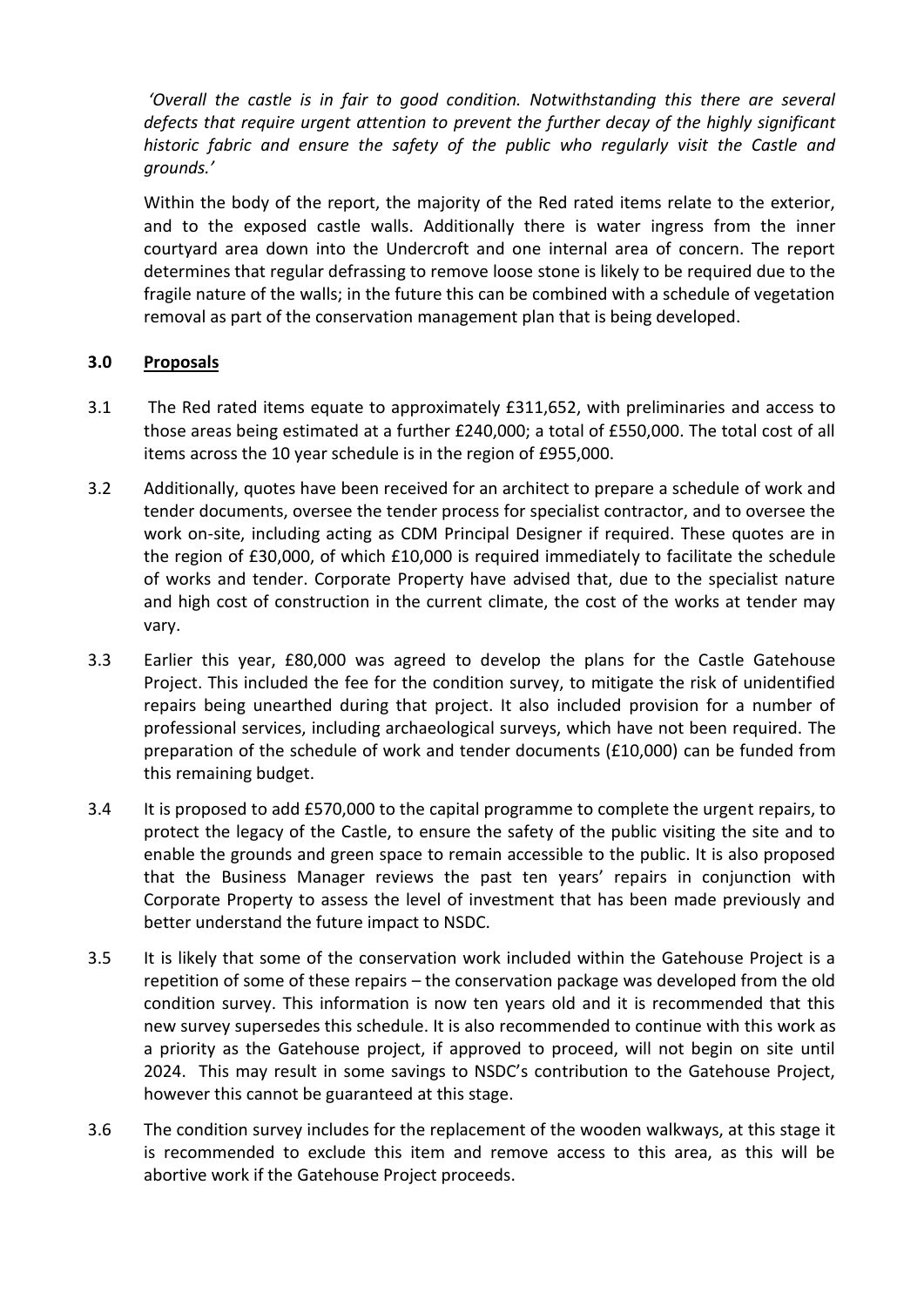- 3.7 Newark Castle is a 900 year old monument which will continue to require a schedule of repair and maintenance to preserve its legacy for the future, as an iconic emblem of Newark. In order to successfully manage this, it is proposed to review the annual contribution to Repairs and Renewals and develop a 10 year programme of repairs with the Corporate Property team and specialist consultants as required – this will include regular vegetation removal and defrassing, and will incorporate regular updates to the condition survey and conservation management plan. The Gatehouse Project itself provides an opportunity to ensure that the Castle delivers on its potential for tourism as a destination attraction, and as a much loved historic building and green space for residents, delivering improved educational and well-being benefits for the local community and economic impacts to the town and district.
- 3.8 Possible alternatives are to 'do nothing', or to wait until the Gatehouse Project is being delivered. Both of these options have a huge impact on NSDC's responsibility as the custodians of a significant heritage asset as it would continue to deteriorate, and would continue to limit access to the Castle and grounds. The longer term strategy for weddings and events could not be realised, and the risk of unknown and higher conservation costs for the Gatehouse Project would increase, as Red rated issues would continue to worsen over the next two years. Should the Gatehouse Project not go ahead, NSDC would still have a responsibility to deliver these repairs at a higher cost due to the deterioration and inflation.

# **4.0 Equalities Implications**

4.1 The proposals will support the Council's Equalities Strategy objectives by providing access to the Castle, its Gardens and the Gatehouse. The wider proposals will increase access for people with mobility issues and wheelchair users, and include a Heritage Lottery Funded project which, if successful, will target disadvantaged groups to improve wellbeing and break down socio-economic barriers.

# **5.0 Digital Implications**

5.1 None.

# **6.0 Financial Implications - FIN21-22/8115**

### 6.1 **Capital**

The total costs of the required works are estimated at £580,000. Of which a contribution of £10,000 can be made from the capital budget already in place for the Castle Gatehouse project towards the £30,000 required for architect and design fees. Hence the total additional capital budget required is £570,000.

6.2 If the works are to be funded from Borrowing then this would attract both MRP and Interest payments, the length of the loan is aligned with the life of the asset/work which we have estimated at 50 years.

### 6.3 **Revenue**

Charges to revenue directly relating to the financing of the project are: